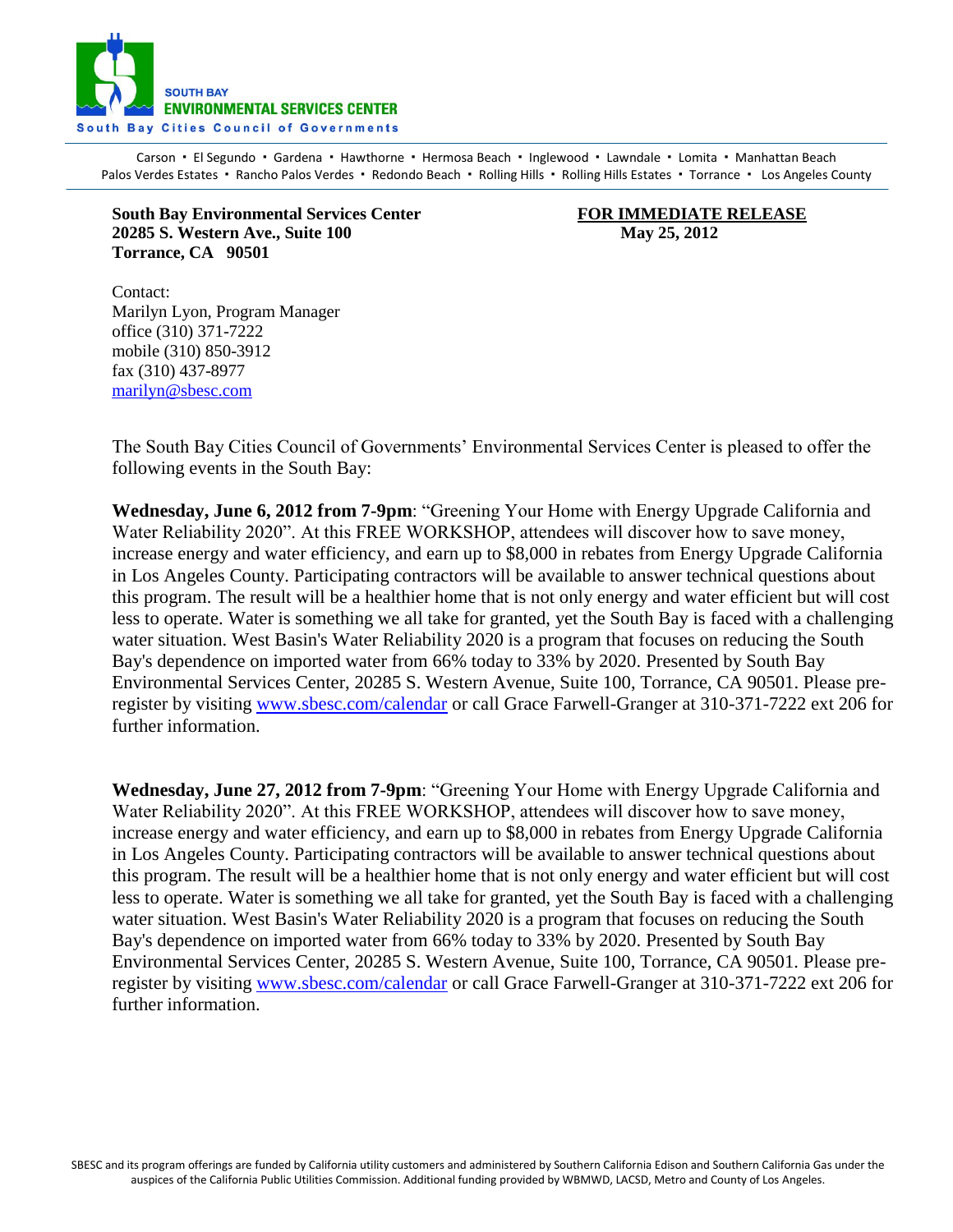

Carson · El Segundo · Gardena · Hawthorne · Hermosa Beach · Inglewood · Lawndale · Lomita · Manhattan Beach Palos Verdes Estates · Rancho Palos Verdes · Redondo Beach · Rolling Hills · Rolling Hills Estates · Torrance · Los Angeles County

**Monday, July 9, 2012 from 7-9pm**: "Energy Upgrades for Remodeling Your Entire House" FREE WORKSHOP. This workshop explores the whole house approach in finding ways to build in energy efficiency. Many financial rebate and incentive programs on the federal, state and local levels are available to homeowners that will help maximize the remodeling investment, including ENERGY UPGRADE CALIFORNIA! The result will be a healthier home that is not only energy and water efficient but will cost less to operate. Water is something we all take for granted, yet the South Bay is faced with a challenging water situation. West Basin's Water Reliability 2020 is a program that focuses on reducing the South Bay's dependence on imported water from 66% today to 33% by 2020. Presented by South Bay Environmental Services Center; hosted by South Bay Adult School, 701 S. Peck Ave, Room 35, Manhattan Beach, CA 90266. Please pre-register by visiting [www.sbesc.com/calendar](http://www.sbesc.com/calendar) or call Grace Farwell-Granger at 310-371-7222 ext 206 for further information.

**Wednesday, August 8, 2012 from 7-9pm**: "Greening Your Home with Energy Upgrade California and Water Reliability 2020". At this FREE WORKSHOP, attendees will discover how to save money, increase energy and water efficiency, and earn up to \$8,000 in rebates from Energy Upgrade California in Los Angeles County. Participating contractors will be available to answer technical questions about this program. The result will be a healthier home that is not only energy and water efficient but will cost less to operate. Water is something we all take for granted, yet the South Bay is faced with a challenging water situation. West Basin's Water Reliability 2020 is a program that focuses on reducing the South Bay's dependence on imported water from 66% today to 33% by 2020. Presented by South Bay Environmental Services Center, 20285 S. Western Avenue, Suite 100, Torrance, CA 90501. Please preregister by visiting [www.sbesc.com/calendar](http://www.sbesc.com/calendar) or call Grace Farwell-Granger at 310-371-7222 ext 206 for further information.

**Wednesday, August 22, 2012 from 5:30-7:30pm**: "Greening Your Home with Energy Upgrade California and Water Reliability 2020". At this FREE WORKSHOP, attendees will discover how to save money, increase energy and water efficiency, and earn up to \$8,000 in rebates from Energy Upgrade California in Los Angeles County. Participating contractors will be available to answer technical questions about this program. The result will be a healthier home that is not only energy and water efficient but will cost less to operate. Water is something we all take for granted, yet the South Bay is faced with a challenging water situation. West Basin's Water Reliability 2020 is a program that focuses on reducing the South Bay's dependence on imported water from 66% today to 33% by 2020. Presented by South Bay Environmental Services Center and hosted by the City of Redondo Beach. Workshop location: Redondo Beach Library, 303 North Pacific Coast Highway, Redondo Beach, CA 90277. Please pre-register by visiting [www.sbesc.com/calendar](http://www.sbesc.com/calendar) or call Grace Farwell-Granger at 310- 371-7222 ext 206 for further information.